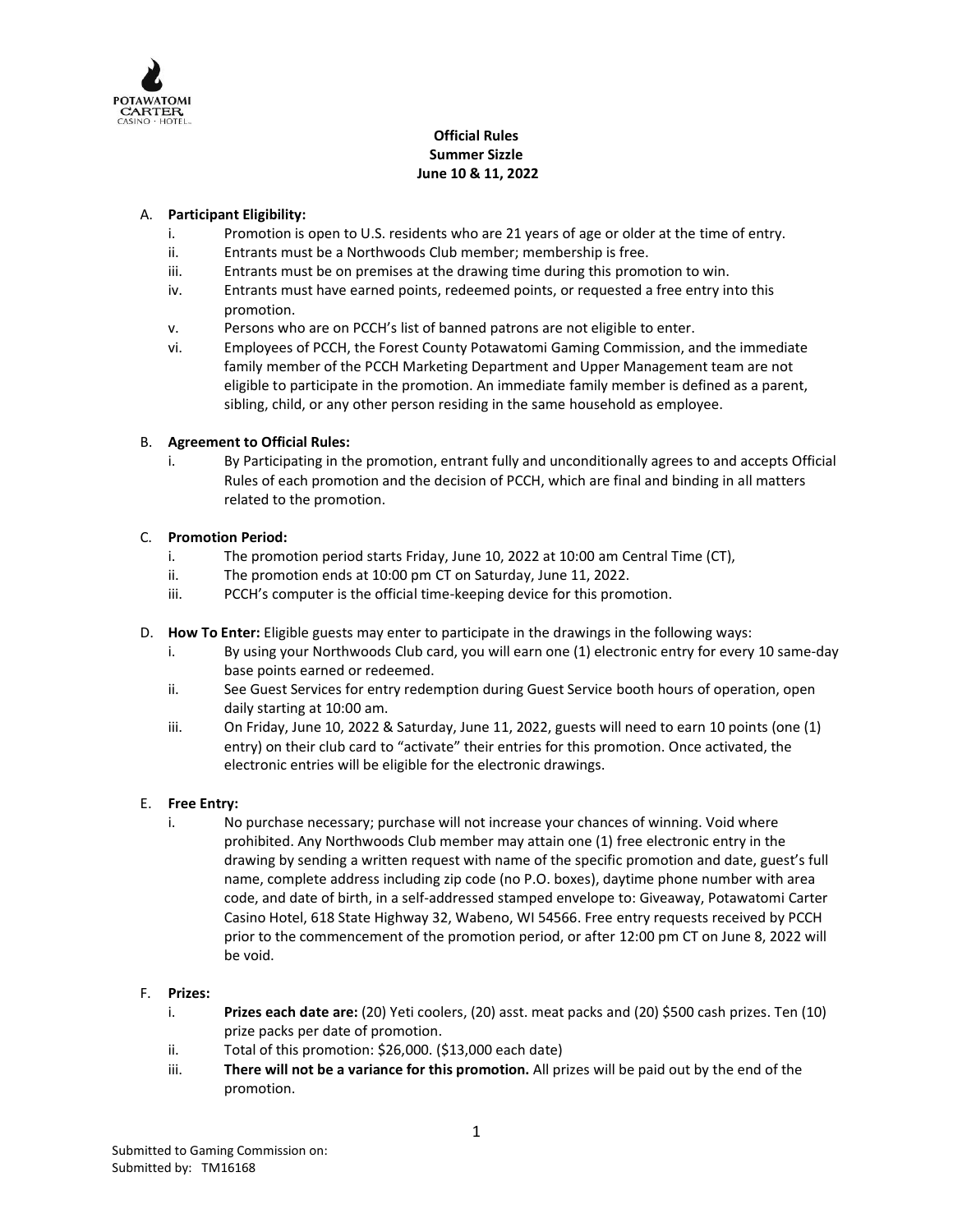

- iv. The winners of any, and all, promotional prizes are responsible for any applicable taxes or fees. All prizes are awarded "As Is". PCCH expressly disclaims all representations and warranties with respect to any prizes. Any costs or repairs become the responsibility of the winner. Items are not redeemable for cash.
- v. All necessary tax documents must be completed before prize is awarded.
- G. **Drawing and Notification**:
	- i. On Friday, June 10, 2022 & Saturday, June 11, 2022, ten (10) winners per date will be electronically selected for this promotion. Each date, two (2) winners will be drawn each hour from 6:00 pm to 10:00 pm to win a prize package consisting of a Yeti cooler, \$500 cash and \$400 worth of assorted grilling meats. Maximum of one (1) win per person per date.
	- ii. **Drawings: Electronic entries will be issued until one (1) minute prior to the posted ending time of the promotion, (9:59 pm) on Friday, June 10, 2022 & Saturday, June 11, 2022.**
	- iii. Odds of winning will be determined by the number of entries in the electronic "bucket" in CMP at the time of the drawing.
	- iv. A Marketing team member will verify the selected winner meets the criteria of the drawing before the name is announced over the PA system.
	- v. Winners must be present at the time of the drawing.
	- vi. Winners will have five (5) minutes to make their presence known at the VIP booth to claim their prize or the entry will be voided and a new winner will be drawn.
	- vii. There is a limit of one (1) win per person per date of the promotion.
	- viii. *Management has the right to alter or cancel a promotion at any time.*

#### H. **Prize Acceptance/Restrictions:**

- i. Potential winners must comply with all terms and conditions of these Official Rules and winning is contingent upon fulfilling all requirements.
- ii. The winners will be required to provide non-expired, government issued photo identification and a Northwoods Club card to claim prize.
- iii. Prizes are not transferrable or assignable.
- iv. No substitution allowed except by PCCH, who may substitute a prize of equal or greater value if advertised prizes become unavailable. If any potential winner cannot be contacted, or fails to sign the required documents within the required time period, s/he forfeits prize.
- v. If a potential winner(s) cannot be contacted or fails to sign the required documents within the required time period, they forfeit the prize.

## I. **Release/Publicity/Use of Personal Information:**

i. Winners will be asked to allow PCCH to use their name and likeness for promotions/advertising purposes. Should the winner agree to the use of their name and image an additional waiver must be completed.

## J. **General Conditions:**

- i. In the event the operation, security or administration of the promotion is impaired in any way for any reason, including, but not limited to, fraud, technical failures, regularly scheduled maintenance, virus, or other technical problem, (the impairment) PCCH reserves all rights, in its sole discretion, to:
	- 1. Suspend the Promotional Event to address the impairment and then resume the Promotional Event in a manner that best conforms to the Spirit of these Official Rules.
	- 2. Cancel the Promotional Event and award the prizes in a random drawing among all eligible entries received up to the time of the impairment.